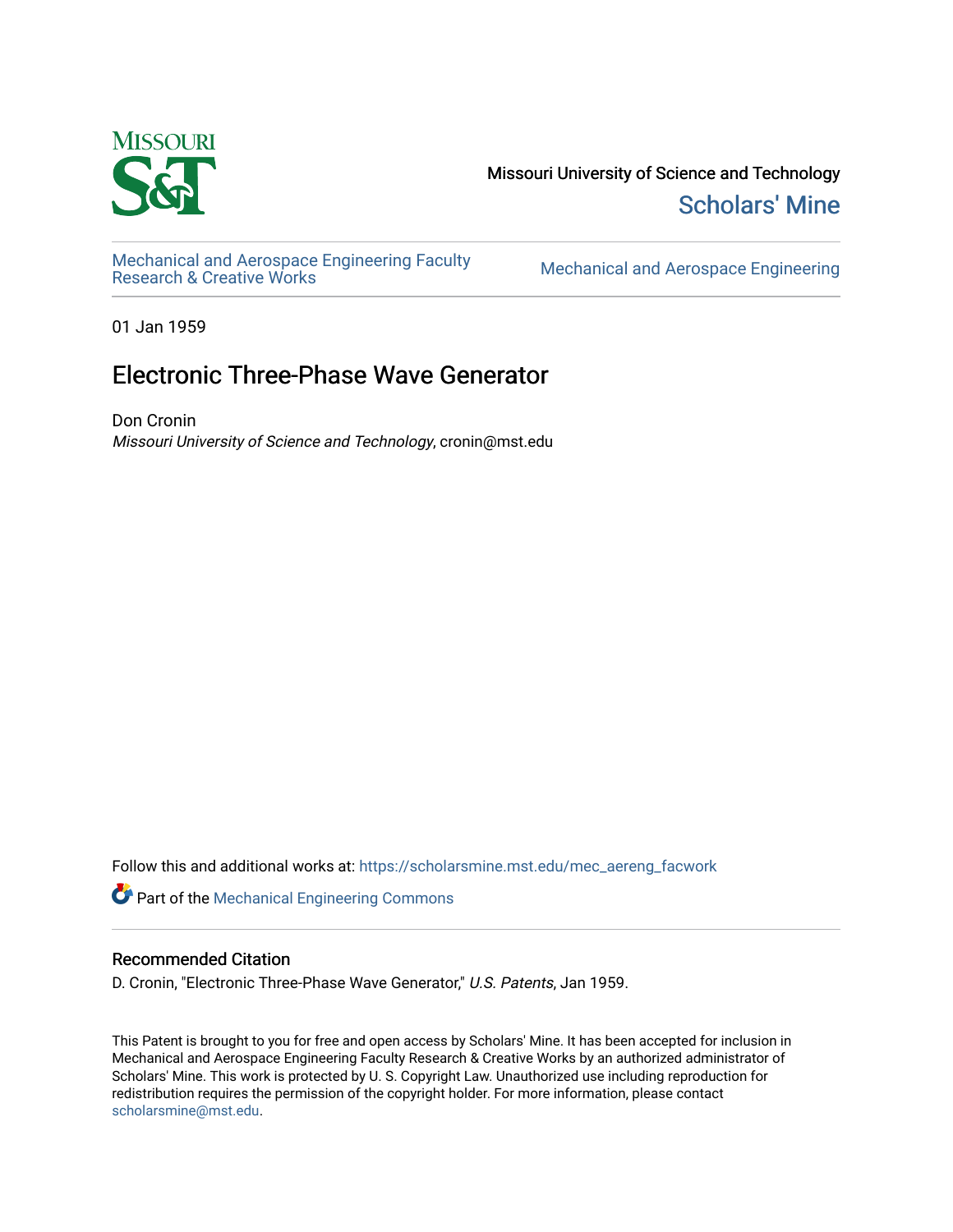j

 $\mathbf{i}$ 

Dec. 8, 1959 D. L. CRONIN ELECTRONIC THREE-PHASE WAWE GENERATOR 2,916,687

Filed Maroh 28, 1958

2 Sheets-Sheet 1





INVENTOR. DONALD L. CRONIN  $BY$ ku t n. **ATTORNEYS**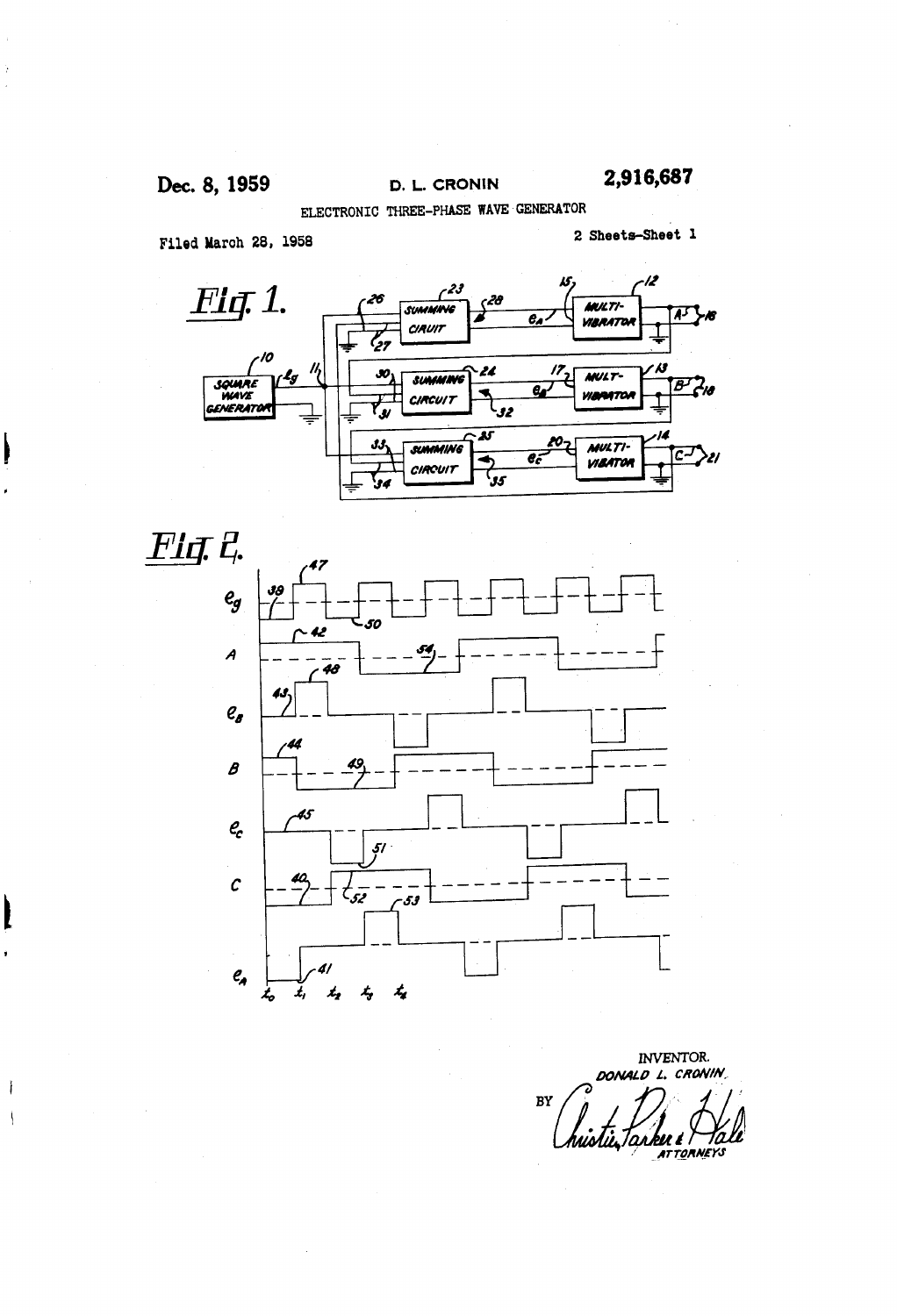$\mathbf{\mathbf{I}}$ 

 $\mathbf b$ 

Dec. 8, 1959 D. L. CRONIN 2,916,687

ELECTRONIC THREE-PHASE WAWE GENERATOR

Filed March 28, 1958 2 Sheets-Sheet 2



INVENTOR.<br>DONALD L. CRONIN BY histie, arkey Pal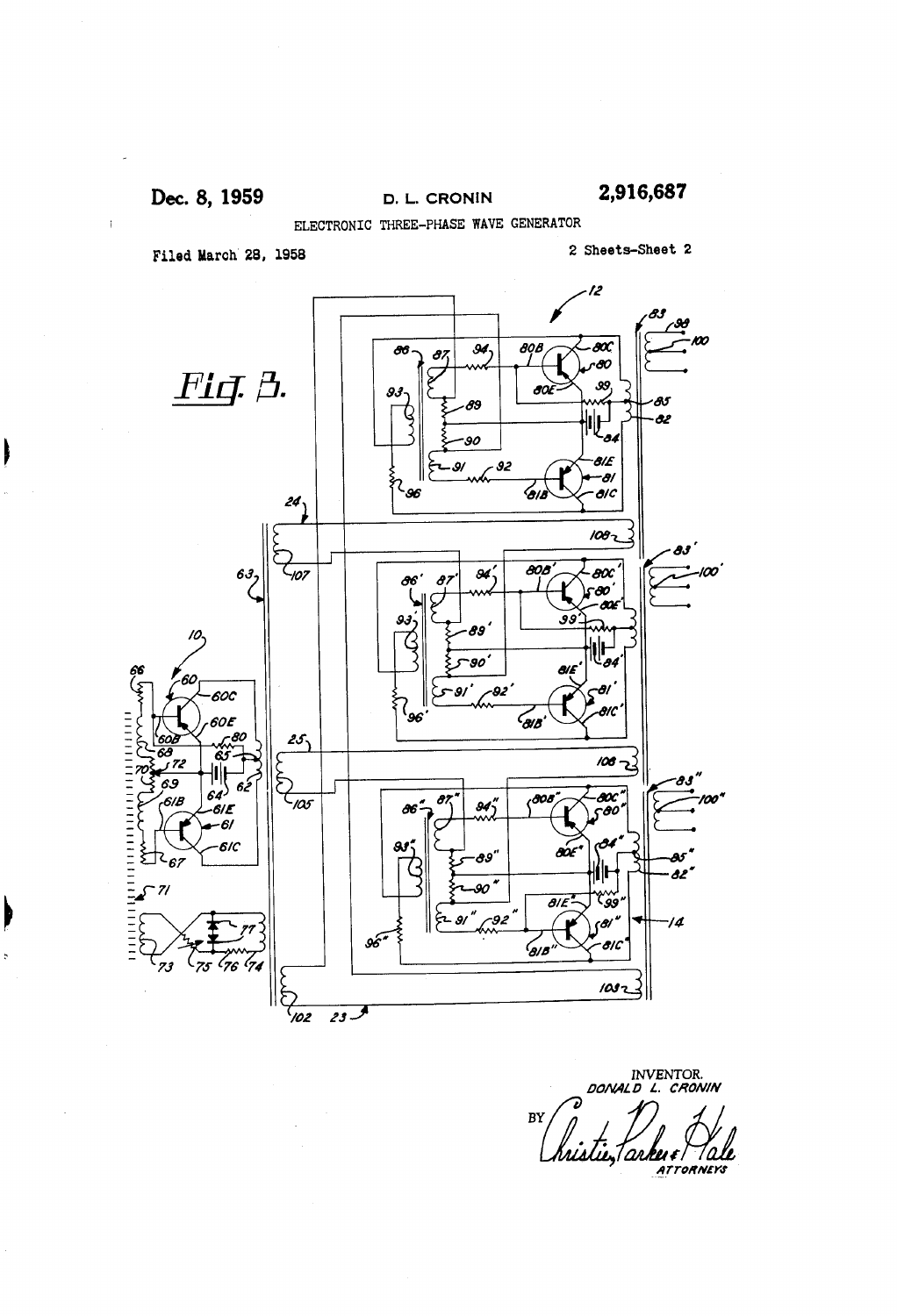# Patented Dec. 8, 1959

## 1

### 2,916,687

### ELECTRONIC THREE-PHASE WAVE GENERATOR 5

Donald L. Cronin, Anaheim, Calif., assignor to Siegler Corporation, Anaheim, Calif., a corporation of Delaware

Application March 28, 1958, Serial No. 724,692

14 Claims. (Cl. 321-5)

The present invention relates to electric signal gen-15 erators, and more particularly to an electronic three-phase Wave generator.

Such wave generators find wide application in electronic inverters for converting a direct current energizing poinverters for converting a direct current energizing potential to a three-phase supply voltage for operating the 20 electrical equipment incorporated in missiles and the like. Various types of three-phase wave generators have hereto fore been proposed for obtaining the three-phase alternat ing current voltage that may be used as a source of power the necessary three-phase power to a load. These prior art three-phase wave generators are expensive, inefficient, and employ complex circuitry. Furthermore, many of the prior art generators are difficult to control so that the phase relationship of the three-phase output signal is always balanced. One type of prior art wave generator that has been used in the past is similar to a memory storage type ring oscillator in that a plurality of signal amplifying devices are connected in a ring configuration so that each device controls the operation of the succeed- 35 ing device. The output signal from such a generator is usually in the form of three square wave signals shifted in phase 120° from each other. While these ring oscillator type wave generators are fairly small and efficient. lator type wave generators are fairly small and efficient, it is difficult to adjust the frequency of the generators due 40 to the fact that an adjustment of the circuitry of one phase is reflected into the circuits of the other two phases. It is also difficult to obtain the proper phase balancing between the three-phase output signal of such generators. tive portions of the output signal developed in any one of the three phases are difficult to balance in the memory storage ring type generators. or used to drive suitable amplifiers, which in turn supply 25 30 Furthermore, the time durations of the positive and nega-

The present invention provides a three-phase wave generator that is relatively simple, inexpensive to manufacture, efficient, easy to adjust for different operating frequencies and inherently phase-balanced. The wave generator of the present invention includes a source of periodically varying control signals and first, second and third multistable devices functioning as wave generating elements 55 switchable between two conductive conditions. Each of the multistable devices is arranged to have two discrete states of operation and is adapted to change its state of operation in response to the application of predetermined operation in response to the application of predetermined gating signals thereto. The multistable devices are con 60 nected in a closed or ring circuit configuration. The Wave generator further includes circuit means responsive to the devices for applying the predetermined gating signals to a three-phase output signal from the three multistable devices. Means are coupled to each of the devices for deriving the respective phases of the three-phase output signal. 50

ł

The invention is more fully described with reference to  $70$ the accompanying drawings, in which:

2

Fig. 1 is a block diagram of a three-phase wave gen erator employing the principles of the present invention; Fig. 2 is a graph illustrating wave forms taken at various points in the circuit of Fig. 1; and

Fig. 3 is a schematic circuit diagram showing the de tails of one way to carry out the invention shown in Fig. 1.

 $10<sup>°</sup>$ Referring now to the drawings, and more particularly to Fig. 1 thereof, the wave generator embodying the principles of the present invention includes a source of control signals such as a square wave generator 10 having a pair of output terminals 11 across which a substantially square wave of a predetermined frequency is established. Three multistable devices such as multivibrators 12, 13 and 14 are sequentially controlled by the square wave generator 10, as will be more fully described hereinafter. The multivibrator 12 includes an input circuit 15 and a pair of output terminals 16; the multivibrator 13 includes an input circuit 17 and a pair of output terminals 18, and the multivibrator 14 includes an input circuit 20 and a pair of output terminals 21. One terminal of the output terminals of the square wave generator 10 and the multivibrators 12, 13 and 14 is connected to ground, as is shown. The multivibrators may be bistable, monostable or astable. It is only necessary that each of the multi vibrators has a first and second state of operation of at least temporary stability for the time interval of one and one-half cycles of the square wave produced by the generator 10. Each of the multivibrators may be arranged to produce substantially rectangular positive and negative signals in the output circuit thereof with respect to a preselected reference level, which may, for example,<br>be ground, when in the first and second states of operation,<br>respectively. Each of the multivibrators may be further<br>arranged to change from the first to the second operation in response to the application to the input circuit thereof of a positive signal with respect to ground, and to change to the first state of operation in response to the application to the input circuit thereof of a nega-

tive signal.<br>Three summing circuits  $23$ ,  $24$  and  $25$  are provided for controlling the operation of the multivibrators 12, 13 and 14, respectively. The summing circuit 23 includes a pair of input circuits 26 and 27 and an output circuit 28, which is connected to the input circuit of the multivibrator 12; the summing circuit 24 includes a pair of input circuits 30 and 31 and an output circuit 32, which is connected to the input circuit of the multivibrator 13; and the summing circuit 25 includes a pair of input circuits 33 and 34 and an output circuit 35, which is connected to the input circuit of the multivibrator 14. As is shown, one input circuit of the multivibrator 14. As is shown, one side of each of the pairs of input circuits of the summing circuits 23, 24 and 25 is connected to ground. The input circuits 26 and 27 of the summing circuit 23 are connected respectively to the square wave generator and to the non-grounded terminal of the output terminals 20. The input circuits 30 and 31 of the summing circuit 24 are connected respectively to the square wave generator  $10$  and the non-grounded terminal of the output terminals 16. The input circuits 33 and 34 of the summing circuit 25 are connected respectively to the square wave gen erator 10 and to the non-grounded terminal of the output terminals 18.

each of the devices in a preselected sequence to establish 65 erence will be made to Fig. 2, wherein the ordinate rep-In describing the operation of the circuit of Fig. 1, ref resents voltage and the abscissa represents time. The curve  $e_{\alpha}$  represents the voltage across the output terminals 11 of the generator 10; the curve A is taken by measuring the voltage across the output terminals 16 of the multi vibrator 12; the curve  $e<sub>b</sub>$  is taken by measuring the voltage across the input circuit 17 to the multivibrator 13;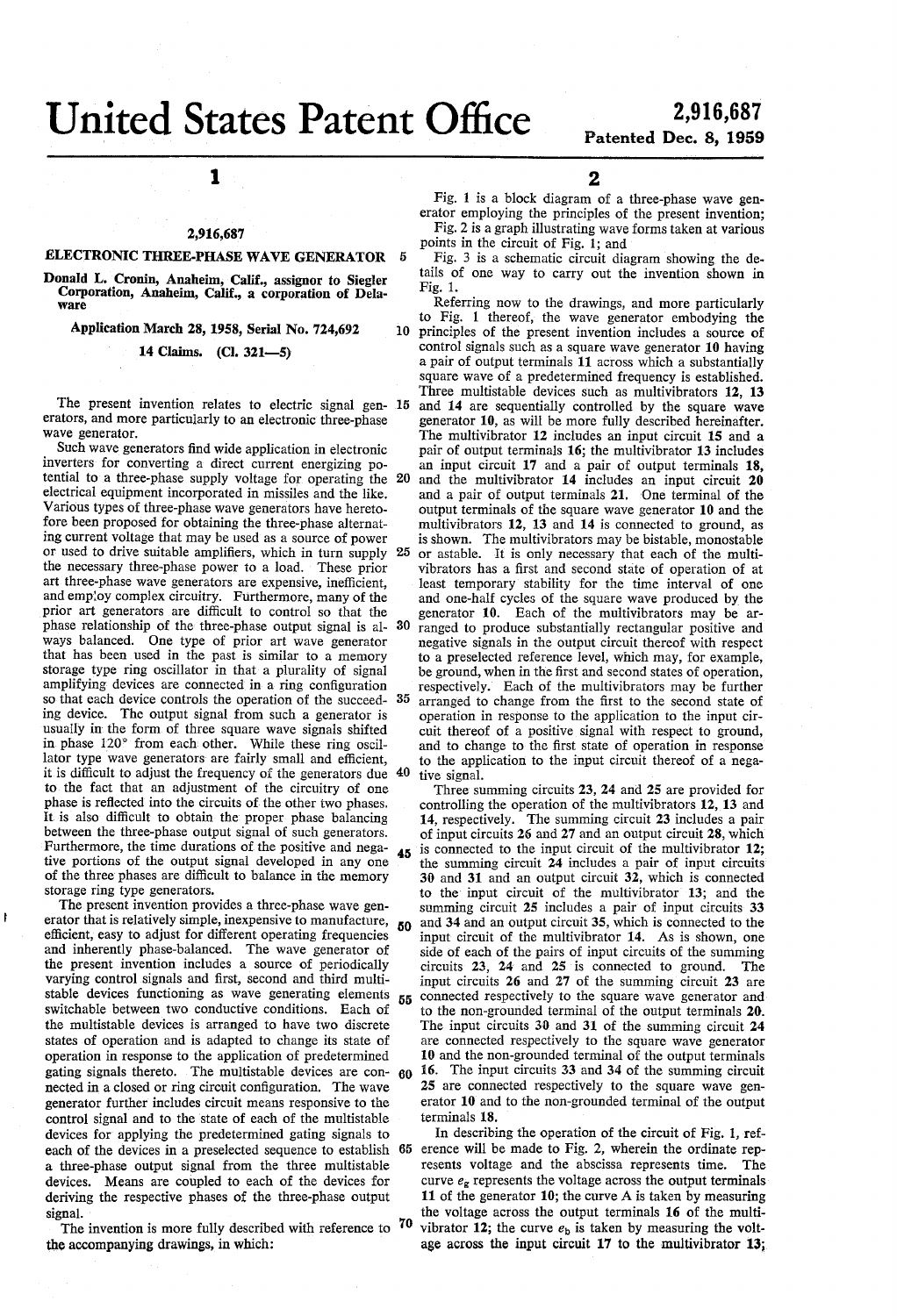35

the curve B is taken by measuring the voltage across the output terminal of the multivibrator 13; the curve  $e_c$  is taken by measuring the voltage across the input circuit to the multivibrator  $14$ ; the curve C is taken by measuring the voltage in the output circuit of the multivibrator  $14$ ;  $\overline{5}$ and the curve  $e_a$  is taken by measuring the voltage across the input circuit to the multivibrator 12.

To simplify the description of the operation of the circuit of Fig. 1, assume that the absolute magnitudes circuit of Fig. 1, assume that the absolute magnitudes of the voltages produced by the generator 10 and the O multivibrators are substantially equal and that just prior to the time  $t_0$  the voltage  $e_g$  is positive and the multivibrators 12, 13 and 14 are in the first, first and second states of operation, respectively. At time  $t_0$  the voltage  $e_{\rm g}$ changes from a positive to a negative value 39.

During the time interval from  $t_0$  to  $t_1$  the input voltages to the summing circuit 23 are then both negative as a result of the output signal 39 from the square wave generator  $e_g$  being negative and the output signal 40 from the multivibrator 14 being negative. These two negative signals are added in the summing circuit 23 to produce a negative signal 41 across the input circuit 15 to the multivibrator  $12$ . Since the multivibrator  $12$  is arranged to assume its first state of operation in response to a negative signal, the multivibrator 12 remains in its first state during this time interval and produces a positive signal 42 across the output terminals 16.<br>During this same time interval the square wave genera-20

tor applies the negative signal 39 to one input circuit of the summing circuit 24, and the multivibrator 12 being in its first state of operation applies a positive signal to the other input circuit of the summing circuit 24. These positive and negative signals are added in the summing circuit to produce a substantially zero voltage signal 43 in the output circuit 32 of the summing circuit 24, or in the input circuit to the multivibrator 13. This zero volt age signal 43 has no effect on the multivibrator 13 and the multivibrator 13 remains in its first state and produces a positive signal 44 across the output terminals 18. 30

During the time interval from  $t_0$  to  $t_1$  the summing circuit 25 receives a positive signal from the multivibrator 13 on one of its input circuits and a negative signal from the square wave generator 10 on its other input circuit. Again, these two signals are added to produce a substan tially zero voltage signal 45 in the output circuit 35 or across the input circuit to the multivibrator 14. This zero voltage signal does not affect the state of the multivibrator 14 which remains in its second state of operation and produces a negative signal 40 across the output termin als 20. 50

During the time interval from  $t_1$  to  $t_2$  the square wave generator produces a positive signal 47. The output signal 42 from the multivibrator 12 is also positive at this time, and these two signals are combined in the summing circuit 24 to produce a positive signal 48 across the input circuit to the multivibrator 13 (see curve  $e<sub>b</sub>$ ). This positive signal causes the multivibrator 13 to change from its first to its second state of operation and produce a negative signal 49 across the output terminals 18. During this same time interval the summing circuit 25 receives the negative output signal 49 from the multivibrator 13 and the positive signal 47 from the generator 10 and produces a zero voltage signal across the input circuit to the multivibrator 14 which does not affect the operation of the multivibrator 14. The summing circuit 23 receives a negative signal from the multivibrator 14 and a positive signal from the generator 10 and also produces a zero voltage signal in its output circuit which does not affect the operation of the multivibrator 12. Thus only 55 65 70

the multivibrator 13 changes its state from time  $t_1$  to  $t_2$ .<br>From time  $t_2$  to  $t_3$  the square wave generator again produces a negative signal 50 which combines with the output signals from the multivibrators 12, 13 and 14 in

only the output signal from the multivibrator 13 is negative during this time interval, only the summing circuit 25 produces an output signal 51 which is negative, and causes the multivibrator 14 to change its state and estab lish a positive signal 52 across the output terminals 20.

15 in the output circuits of the multivibrators 12, 13 and 14, From time  $t_3$  to  $t_4$  the output signal from the multivibrator  $14$  is positive and the output signal from the generator  $10$  is positive. These signals are added in the summing circuit 23 to produce a positive signal 53 across the input circuit to the multivibrator  $12$  to cause it to change its state and establish a negative signal 54 across the output terminals 16. This operation continues with the multivibrators changing their states of operation in sequence to produce three rectangular waves A, B, and C respectively. The output signals A, B, and C may be utilized to control suitable power amplifiers (not shown) which may supply three-phase power to a suitable load (not shown), or the output signals may be suitably filtered to provide sine wave voltages that are supplied directly to a three-phase load.

25 to be used in an inverter in missiles or similar systems The frequency of operation of each multivibrator is equal to one-third the frequency of the signal from the square wave generator. Where the circuit of Fig. 1 is which require 400-cycle three-phase power, the square wave generator should operate at 1200 cycles per second. Since all of the multivibrators are controlled by the gen erator 10 the output signals from the multivibrators are inherently phase-balanced. Also, the time intervals of the positive and negative portions of the output signals of all three phases may be accurately balanced by controlling the square wave generator  $10$  so that all half-cycles of the square wave signal have substantially equal time dura tions.

40 equal. It is not necessary, of course, that the voltages 45 multivibrator controlled by the summing circuit to change In describing the operation of the circuit of Fig. 1, it was assumed for ease of explanation that the absolute magnitude of the voltages produced by the square wave generator 10 and the multivibrators were substantially produced by the generator 10 and the multivibrators have<br>substantially equal magnitudes. Each of the summing<br>circuits 23, 24 and 25 may be arranged to add input<br>voltages of different absolute magnitudes to cause the from one state to another state of operation when both input voltages are at their high or positive level, to remain in the same state when both input voltages are at different levels, e.g., one being positive and one negative, and to change back to the one state of operation when both input signals are at the low or negative level.

output signals from the multivibrators 12, 13 and 14 in contact 72. As is shown, the resistors 66, the winding the summing circuits 24, 25 and 23, respectively. Since  $75.68$ , the potentiometer 70, the winding 69, and the 60 electrodes  $60<sub>c</sub>$  and  $61<sub>c</sub>$  are connected across a primary Referring now to Fig. 3, which shows the circuit details of one way to carry out the invention shown in block diagram in Fig. 1, the square wave generator 10 includes a pair of transistors  $60$  and  $61$ . The transistors  $60$  and  $61$  may be junction transistors of the PNP variety. Each of the transistors includes a base electrode, an emitter electrode, and collector electrode designated by the subscripts  $b$ ,  $e$ , and  $c$ , respectively. The collector winding 62 of a coupling transformer 63. The emitter electrodes of the transistors are connected directly to-<br>gether and a source of direct current energizing potential 64 which may, for example, be a battery, is connected between a center tap connection 65 on the primary winding 62 and the emitter electrodes. As is shown, the positive terminal of the battery 64 is connected to the emitter electrodes and the negative terminal is connected to the center tap 65. The base electrodes of the transistors are connected together through a pair of base resistors 66 and 67, a pair of feedback windings 68 and 69, and a balancing potentiometer  $70$  which includes a movable contact  $72$ . As is shown, the resistors  $66$ , the winding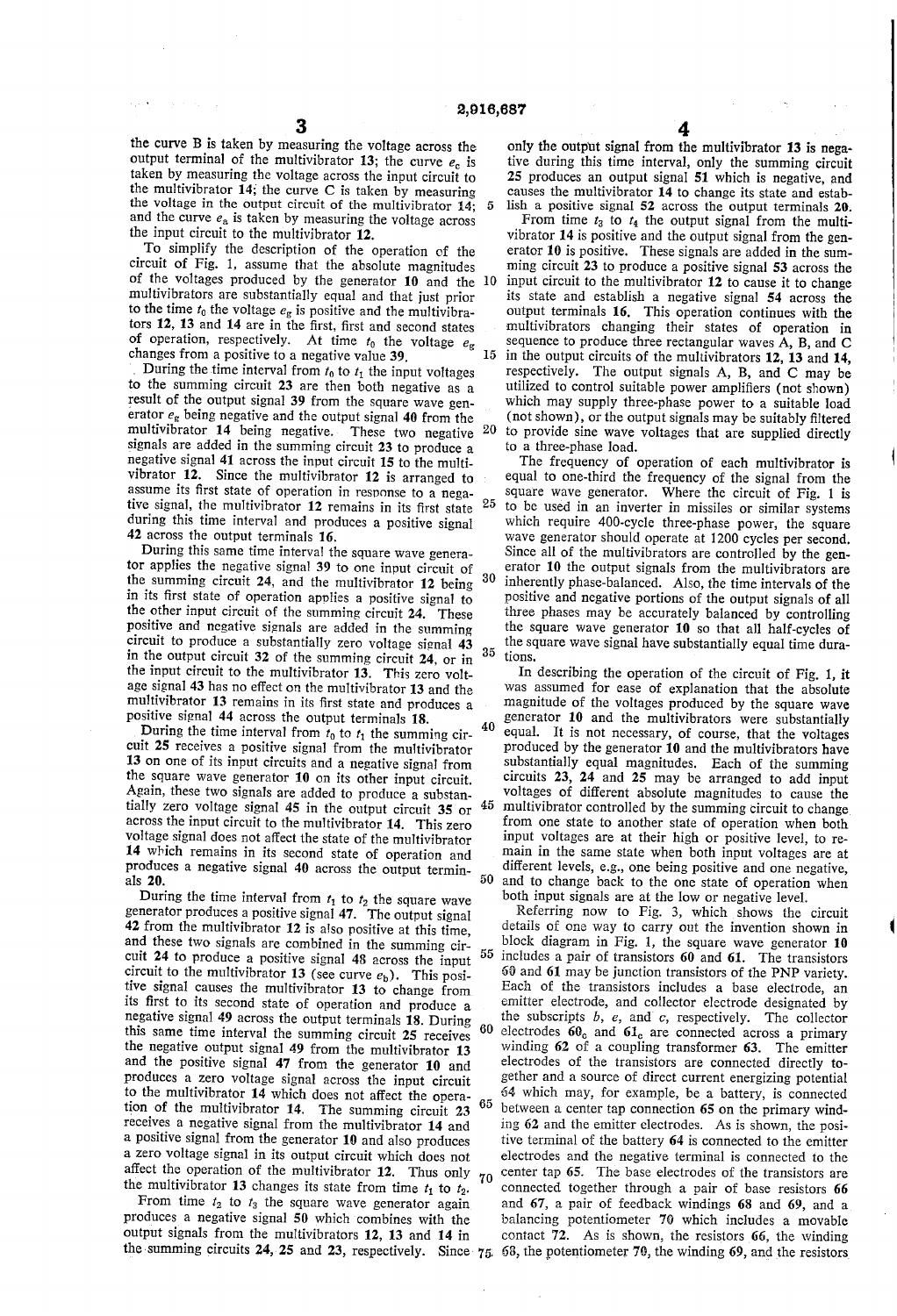$\overline{5}$ 

67 are connected in series in that order befween the base electrodes  $60<sub>b</sub>$  and  $61<sub>b</sub>$ . The movable contact 72 of the potentiometer 70 is connected to the emitter electrodes of transistors 60 and 61. This potentiometer permits the currents or voltages in the output circuits of the transis tors to be balanced.

The windings 68 and 69 are coupled to a saturable<br>core 71 which includes primary winding 73. The winding core 71 which includes primary winding 73. The winding 73 is coupled to the transformer 63 to provide regenerative feedback in the generator 10. The winding 73 is 10 connected across a secondary winding 74 of the trans-<br>former 63 by means of the series combination of a frequency-adjusting potentiometer 75 and a resistor 76.<br>A pair of zener diodes 77 is connected between the junc-A pair of zener diodes 77 is connected between the junction of the resistors 75 and 76 and one end of the winding 15 73, as shown. These diodes are arranged to clamp the voltage that is induced across the winding 74 to a suitable value for controlling the frequency of the generator 10, as will be more fully described.

The square wave generator  $10$  is a free-running multi-  $20$ vibrator with regenerative feedback coupled to the base electrodes of the transistors 60 and 61 by means of the saturable core 71. A starting bias resistor 80 is con nected between the negative terminal of the battery 64 in the base electrode  $60<sub>b</sub>$  to render the transistor 60 ini-  $25$ tially conducting when power is first supplied to the generator by means of the battery 64. Free-running multivibrators of this type are well known in the art. The frequency at which the free-running multivibrator or square wave generator 10 operates is dependent upon  $30$ several factors which include, among other things, the voltage of the battery 64, the impedance of the resistors 75 and 76 and the potential level at which the Zener diodes 77 break down. Thus the frequency of the gen erator 10 may be changed by varying any one of these <sup>35</sup> parameters. It is not necessary, of course, to include the resistors 75 and 76 and the diode 77 in the feedback cir cuit since the frequency may be controlled by the battery 64 alone. However, one or more of these elements may 64 alone. However, one or more of these elements may be desirable to permit the frequency of oscillation to be 40 easily adjusted.

The multivibrator 12 includes a pair of semiconductor devices 80 and 81 which may be junction transistors of the PNP variety. Each of the transistors includes a base, an emitter, and a collector electrode designated by the  $_{45}$ subscripts  $b$ ,  $e$ , and  $c$ , respectively. This multivibrator is similar to the square wave generator 10, with the ex ception that a non-saturable transformer 86 is utilized in the regenerative feedback network thereof. The collec tor electrodes are connected across a primary winding  $\frac{82}{50}$ of an output transformer 83. The emitter electrodes are connected together and a battery 84 is connected between the emitter electrodes and a center tap connection 85 on the winding 82. As is shown, the positive terminal of the battery 84 is connected to the emitter electrode. A base 55 resistor 94, a secondary winding 87 of the feedback trans former 86, a resistor 89, another resistor 90, another secondary winding 91 of the feedback transformer 86, and a base resistor 92 are connected in series in that order between the base electrodes  $\delta v_b$  and  $\delta l_b$ . The junction  $60$ of the resistors  $39$  and  $90$  is connected to the emitter electrodes  $30_e$  and  $31_e$ . A regenerative feedback signal is coupled to the feedback transformer 86 by a primary winding 93 on the transformer 86. The winding 93 is connected at one end to the collector electrode  $\delta v_c$  and 65 at the other end through a feedback resistor 96 to the collector electrode  $81_c$ . A starting resistor 99 is connected between the positive terminal of the battery  $84$  and the base electrode  $80<sub>h</sub>$  to render the transistor  $80$ and the base electrode  $\mathbf{v}_b$  to render the transistor  $\mathbf{v}_v$  indicated at 40 in the initially conducting when power is initially supplied to  $\gamma_0$  ings 98' and 103. the multivibrator. A secondary winding 98, including a center tap connection 100, is proivded on the output transformer 83 for deriving an output signal from the multi vibrator 12.

The multivibrators 13 and 14 are substantially identical  $75$  Assuming that these two voltages have substantially equal

to the multivibrator 12 and like components thereof are designated by prime and double-primed numerals, respec tively. The multivibrators 12 and 13 are identical and the multivibrators 12 and 14 differ only in the location of the starting resistors 99 and 99'. The resistor 99' is connected between the negative terminal of the battery  $84'$  and the base electrode  $81<sub>b</sub>$ " instead of the base electrode $\bf{80_{{b}}}^{\prime}$ 

While the batteries 64, 84, 84' and 84" have been illustrated as separate batteries, it should be understood that one battery or another source of direct current energizing potential may be utilized as the source of power for all of the transistors of the circuit of Fig. 3.

The summing circuit 23 includes a secondary winding 102 of the transformer 63 and a secondary winding 103 of the transformer 83''. As is shown, the windings 162 and 103 are connected in series relationship between the junction of the resistor 89 and the winding 87 and the junction of the resistors 90 and the winding 91 of the multivibrator 12. This summing circuit 23 adds the signals developed in the windings 102 and 103 and applies the sun signal to the base electrodes of the transistors 80 and 81. The summing circuit 25 likewise includes a secondary winding 105 of the transformer 63 and a secondary winding  $106$  of the transformer  $83'$ , the windings being connected in series relationship between the resistors  $89''$  and  $90''$  of the multivibrator 14. The summing circuit 24 also includes a secondary winding 107 of the transformer 63 and a secondary winding 108 of the transformer 83, the windings being connected in series relationship to the resistors 89' and 90', as is shown.

The operation of the circuit of Fig. 3 is similar to the operation of the circuit of Fig. 1 and reference will now be made to the curves illustrated in Fig. 2. Assume now that power is initially applied to the square wave genera tor 10 and to each of the multivibrators 12, 13 and 14 simultaneously by the batteries 64, 84, 84' and 84", respectively. The transistor  $60$  of the square wave generator  $10$  is rendered conducting due to the negative potential applied to its base electrode with respect to its emitter electrode by the battery 64 through the resistor 80. Current flows from the emitter electrode through the transistor 60, through a portion of the primary winding 62, through the center tap connection 65 and back to the negative terminal of the battery 64. This current flow induces a positive voltage such as the voltage 45 in the curve  $e_g$  across each of the secondary windings 74, 102, 105 and 107 of the transformer 63. The positive voltage induced across the winding 74 is clipped by the Zener diodes 77 and applied to the saturable core 71 in an opposite phase relationship to render the base elec trode  $60<sub>b</sub>$  even more negative than its emitter  $60<sub>e</sub>$ . This feedback action in the generator 10 is cumulative and results in saturating the transistor 60.

At this same time the transistors  $80$ ,  $80'$  and  $81''$  are also rendered conducting due to the current flow through the starting resistors 99, 99', 99'', respectively. Regenertive feedback is also established in each of these multi vibrators by means of the transformer 86, 86' and 86' so that the transistors that were initially rendered conducting are saturated in a very short time. The current flow through the transistor 80 induces a positive voltage such as that indicated at 42 in the curve A across the secondary windings 98 and 108. The current flow through the transistor 80' likewise induces a positive voltage such as that indicated at 44 in the curve B across the secondary as that indicated at 44 in the curve B across the secondary windings 98' and 106. The current flow through the transistor 8i' induces a negative voltage such as that indicated at 40 in the curve C across the secondary wind

As may be see in the Fig. 2, this condition occurs at time  $t_1$ . During the time interval from  $t_1$  to  $t_2$  a positive voltage is induced across the secondary winding 102 and a negative voltage is induced across the winding 103.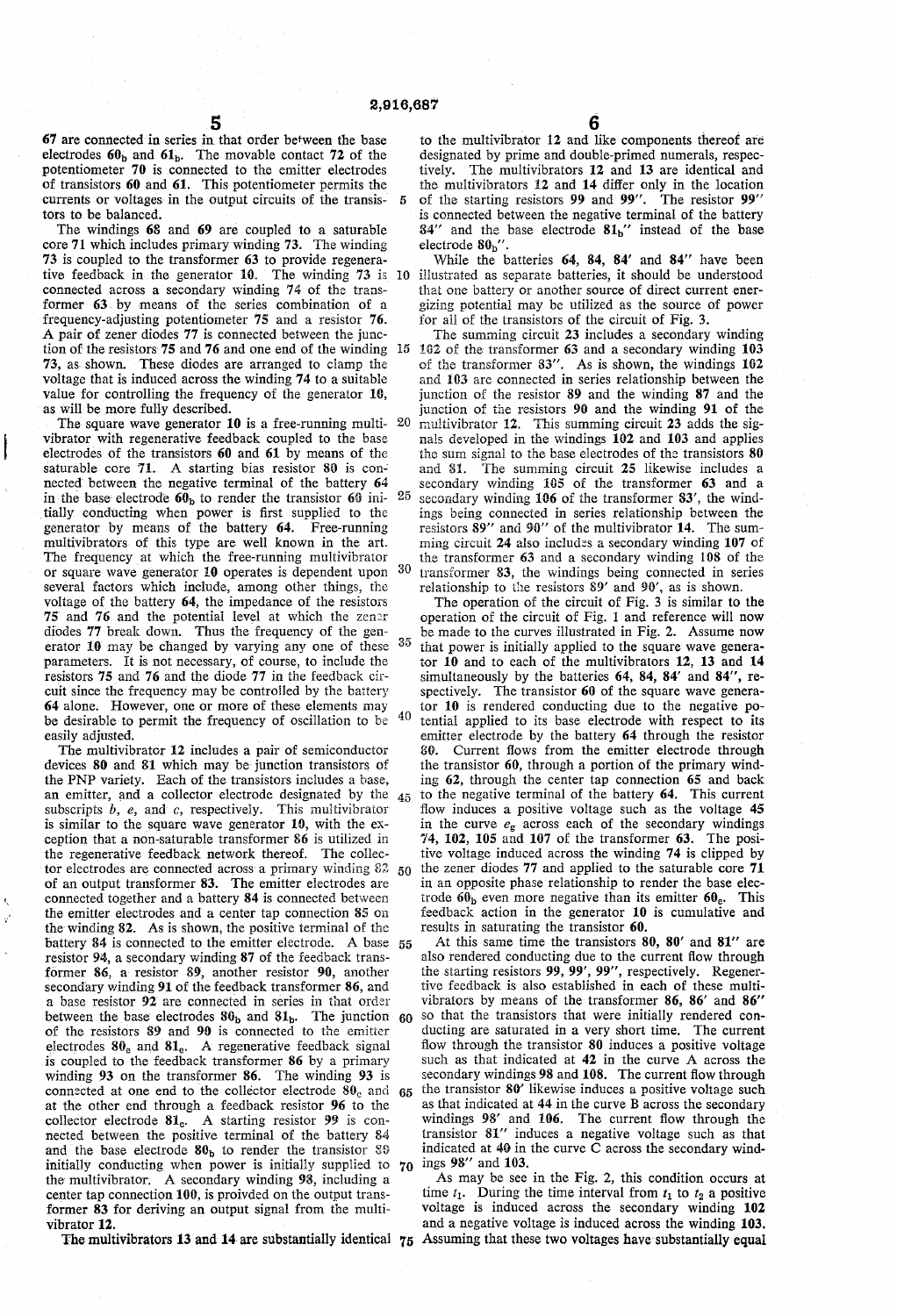amplitudes, a zero voltage signal is induced across the bias resistors 89 and 90 by the summing circuit 23. Thus the multivibrator 12 does not change its state from  $t_1$ to  $t_2$  and produces a positive signal 42 across the wind-

ings 98 and 108.<br>During the time interval from  $t_1$  to  $t_2$  a positive voltage is induced across the winding  $105$  and a positive voltage is induced across the winding  $106$  of the summing circuit 25. These two voltages are combined in the sum ming circuit 25 to establish a positive potential across 10 the resistors 89" and 90'. The positive potential across the resistor 89' biases the base of the transistor 80' more positive than its emitter and thereby maintains the transistor 80" non-conducting. The negative potential ing 91' by the summing circuit 25 biases the base of the transistor 81' more negative than its emitter and thereby increases the conduction of the transistor 81".<br>Thus the multivibrator 14 does not change its state of Thus the multivibrator 14 does not change its state of operation from time  $t_1$  to  $t_2$  and produces a negative signal 40 across the windings 98'' and 103. applied at the junctions of the resistor  $90''$  and the wind- 15 being adapted to assume first and second states of op-

The summing circuit 24 during the time interval from  $t_1$  to  $t_2$  receives two positive voltages across its input circuits or across the windings 107 and 108. These two voltages are added to produce a positive potential on the 25 base of the transistor 80' and a negative potential on the base of the transistor 81'. Thus at time  $t_1$  the transistor 81' is turned on by the summing circuit 24 and induces a regenerative feedback voltage in the windings 93' and 87' which turns off the transistor 80'. The cur- 30 rent flow in the transistor  $81'$  induces a negative voltage such as that indicated at  $49$  in the curve B across the secondary winding 98' and 106. Thus, during the time interval from  $t_1$  to  $t_2$  only the state of the multivibrator 13 is changed.

At time  $t_2$  the square wave generator 10 changes its state of operation as a result of the core 71 saturating. The transistor 60 begins turning off just before time  $t_2$  as a result of the voltage induced across the secondary as a result of the voltage induced across the secondary winding 68 being insufficient to maintain the transistor 40 60 in a saturated condition. This action is regenerative and in a very short time the transistor 60 is completely non-conducting and the transistor 61 is saturated. The current flow through the transistor 61 produces a ne tive signal across the secondary windings 102, 105 and  $45$  107 as is indicated by 48 in the curve  $e_g$ . This signal combines with the negative voltage 49 induces across the secondary winding 106 of the multivibrator 13 to apply a negative voltage such as that indicated by 50 in the curve  $e_c$  across the resistors 89" and 90" of the multi-  $50$ vibrator 14. This negative voltage causes the multivi brator 13 to change its state by turning the transistor 81''' off and the transistor 80' on. The current flow in the transistor 80' induces a positive signal in the secondary windings 98' and 103. 55

From time  $t_3$  to  $t_4$  the multivibrator 12 changes its state of operation as a result of the summing circuit 23 turning the transistor  $80$  off and the transistor  $81$  on. This operation continues as has been explained previously<br>in connection with the circuit of Fig. 1.<br>While it is understood that the circuit specifications

60

of the three-phase wave generator of the present invention may vary according to the desired design for any particular application, the following circuit specifications<br>for the circuit of Fig. 3 to provide an output frequency  $65$ <br>of 400 cycles per second are included by way of example<br>only:

Transistors 60, 61, 80, 91, 80', 81', 80"-type H-6 manufactured by the Minneapolis Honeywell Company Batteries 64, 84, 84' and 84"--- plus 28 volts Resistors 66 and 67-75 ohms Potentiometer 70-10 ohms Resistor 80-5000 ohms Resistors 75 and 76-200 ohms 70

5

Resistors 86, 86", 86', 92, 92', 92'-20 ohms Resistors 89, 89', 89', 90, 90', 90'-one ohm Resistors 99, 99' and 99"-5000 ohms

There has thus been disclosed a three-phase wave generator that is relatively simple, inexpensive to manufacture, efficient, easy to adjust for different operating frequencies and inherently phase-balanced.<br>I claim:

20 35 the control signal and to the state of the second multi 1. A three-phase wave generator comprising means for generating a control signal varying periodically between a first and a second level at a predetermined repetition rate, first, second and third multistable devices, each of the devices including an input and an output circuit and eration in response to the application of signals to the input circuit thereof having first and second predetermined levels respectively, means responsive to the control signal and to the state of the third multistable device for applying a signal of the first predetermined level to the input circuit first multistable device when the con trol signal is at its first level and the third device is in its second state and for applying a signal of the second predetermined level to the input circuit of the first de vice when the control signal is at its second level and the third device is in its first state, means responsive to the control signal and to the state of the first multistable de vice for applying a signal of the first predetermined level to the input circuit of the second multistable device when the control signal is at its first level and the first device is in its second state and for applying a signal of a second predetermined level to the input circuit of the second device when the control signal is at its second level and the third device is in its first state, means responsive to stable device for applying a signal of the first predeter mined level to the input circuit of the third multistable device when the control signal is at its first level and the third device is in its second state, and for applying a signal of the second predetermined level to the input circuit of the first device when the control signal is at its second level and the second device is in its first state; and means coupled to the output circuits of each of the multistable devices for deriving a three-phase output signal from the devices.

2. A three-phase wave generator comprising a source of substantially square wave signals, first, second and third multivibrators, each of the multivibrators including an input and an output circuit, first, second, and third summing circuits, each of the summing circuits having a pair of input circuits and an output circuit, one input circuit of each of the summing circuits being connected to the source of square wave signals, the other input circuit of the first, second and third summing circuits being connected to the output circuits of the third, first and second multivibrators, respectively, the output circuits of the first, second and third summing circuits being connected to the input circuit of the first, second and third multivibrators respectively, each of the summing circuits being adapted to establish a signal in the output circuit thereof that is proportional to the sum of the signals applied to the input circuits thereof.

75 electrodes of one of the transistors of the multivibrator 3. A three-phase wave generator as defined in claim 2 wherein each of the multivibrators includes a pair of transistors, each of the transistors including base, emitter, and collector electrodes, the output circuit of each of the multivibrators being connected to the collector electrodes of the transistors of the multivibrator, the input circuits of each of the multivibrators being connected to the base electrodes of the transistors of the multivibrator, the emitter electrodes of the transistors of each multivibrator being connected together, whereby a signal developed across the input circuit to each multivibrator will be coupled in one phase relationship to the base and emitter

8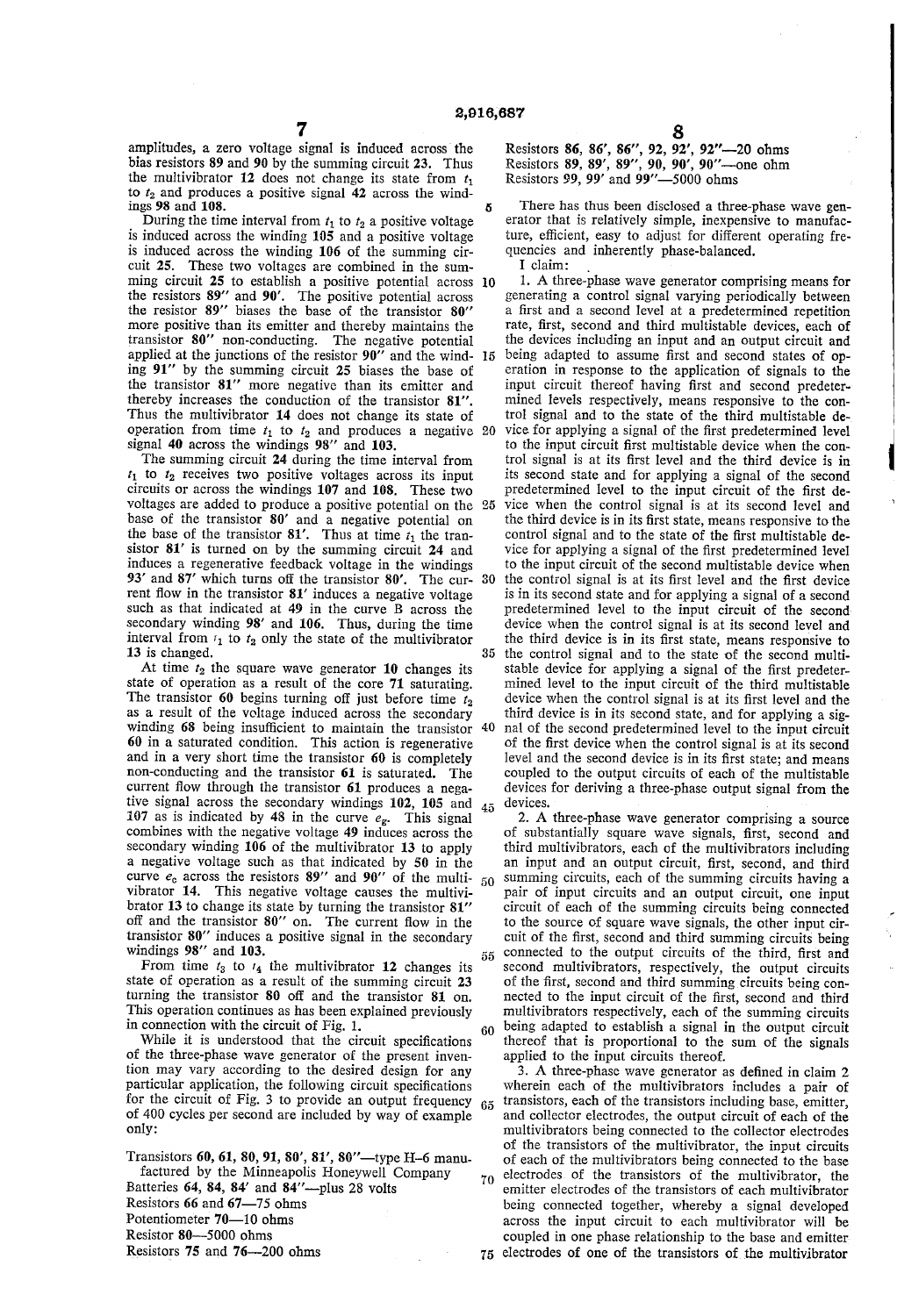and in an opposite phase relationship to the base and emitter electrodes of the other transistor of the multi vibrator.

k

4. A three-phase wave generator comprising a square wave generator for producing substantially square wave signals of a predetermined frequency and varying be tween positive and negative levels with respect to a pre selected reference level; first, second, and third multi-<br>vibrators, each of the multivibrators including an input vibrators, each of the multivibrators including an input and an output circuit and having first and second states 0. of operation of at least temporary stability for the time interval of one and a half cycles of the square wave, each of the multivibrators being arranged to produce substantially rectangular positive and negative signals in the output circuit thereof with respect to the reference level 15 when in the first and second states of operation, respectively; each of the multivibrators being further arranged to change from the first to the second state of operation in response to the application to the input circuit thereof of a positive signal with respect to the reference level, 20 and to change from the second to the first state of opera tion in response to the application to the input circuits thereof of a negative signal with respect to the reference level; first, second and third summing circuits, each of the summing circuits having a pair of input circuits and an output circuit and being adapted to produce a signal in the output circuit thereof that is proportional to the algebraic sum of the signals applied to the input circuits thereof, means connecting the square wave generator to one of the input circuits of each of the summing cir cuits, means connecting the other input circuit of the first, second and third summing circuits to the output circuits of the third, first and second multivibrators, re spectively, whereby the multivibrators are caused to change their states of operation in sequence to produce 35 a three-phase signal, and means connected to each of the output circuits of the multivibrators for deriving the three-phase signal therefrom. 5 30

5. A three-phase wave generator as defined in claim 4 wherein each of the multivibrators includes a pair of 40 semiconductor devices, and each of the summing circuits includes a pair of inductors connected in series relation-

ship.<br>6. A three-phase wave generator comprising first, second, and third multivibrators, each of the multivibrators including a pair of transistors and having first and second discrete states of operation, one of the transistors of each multivibrator being adapted to conduct during the first state of operation and the other transistor of each multi vibrator being adapted to conduct during the second 50 state of operation, each of the multivibrators including an output circuit connected across the collector electrodes of the transistors thereof; means for causing one tran sistor of each multivibrator to conduct initially, first, sec networks having a pair of input circuits and an output<br>circuit and adapted to establish a signal across the output<br>circuit that is a measure of the algebraic sum of the sig-<br>nals applied across the input circuits, circuit pling one of the input circuits of the first, second and 80 third summing networks to the output circuit of the first, second and third multivibrators, respectively; circuit means coupling the output circuit of the first, second, and third summing networks across the base and emitter and first multivibrators, respectively, and means for applying substantially square wave signals having a pre-<br>determined frequency to the other input circuit of each of the summing networks. ond and third summing networks, each of the summing 55 electrodes of each of the transistors of the second, third, 65

7. In an inverter for converting a direct current ener 70 gizing potential to a three-phase voltage the combination each of the transformers including at least one primary winding, the first transformer including first, second and third secondary windings, the second, third, and fourth 75 same control the switching rate of the succeeding ele

 $10$ <br>transformers including fourth, fifth and sixth secondary windings, respectively; first, second and third multivibrators, each of the multivibrators including an input circuit and an output circuit and being adapted to assume first and second states of operation, the output circuit of the first, second and third multivibrators being coupled to the primary winding of the second, third and fourth transformers, respectively; a source of direct current en ergizing potential, means coupling the source to the out put circuits of each of the multivibrators, the first and fourth secondary windings being connected in series relationship across the input circuit of the second multivibra tor, the second and fifth secondary windings being con nected in series relationship across the input circuit of the third multivibrator, the third and sixth secondary windings being connected in series relationship across the input circuit of the first multivibrator; means for applying substantially square wave signals to the primary winding of the first transformer and means coupled to the sec ond, third and fourth transformers for deriving output signals therefrom.

25 the application of positive and negative signals of a pre-8. The combination as defined in claim 7 wherein each of the multivibrators is adapted to assume the first and second states of operation, respectively, in response to determined amplitude to the input circuit thereof and each of the multivibrators is arranged to establish posifive and negative signals across the output circuit thereof when in the first and second states of operation respectively, and wherein the square wave signals applied to the primary winding of the first transformer vary between positive and negative levels, the absolute amplitude of being substanitally equal to the absolute amplitude of the signals established in the secondary windings of the sec ond, third and fourth transformers.

9. The combination as defined in claim 7 including mean for controlling the states of operation of each mul tivibrator when the direct current source is initially cou

45 control pulses, and circuit means coupled to be respon-10. A wave generator for providing phase displaced waves including a preselected plurality of cascaded wave generating elements switchable between two conductive conditions and arranged in a closed circuit, a source of sive to the control pulses and signals representative of the conductive condition of a preceding element whereby the combination of same are effective to control the conductive condition of a succeeding element to thereby switch said elements in a time sequence to provide output waves having a phase relationship corresponding to the preselected number of plurality of said elements.

11. A wave generator for providing phase displaced waves as defined in claim 10 wherein said source of control pulses is a wave generating element switchable at a preselected rate higher than the switching rate of said cascaded wave generating elements, said rate de termined by the number of phases for said output waves.

12. A three phase wave generator including three wave generating elements switchable between two conductive conditions and arranged in a ring circuit, a source of control pulses, and circuit means coupled to be responsive to the control pulses and to the conductive condition of a preceding element whereby preselected combinations of same render the succeeding elements conductive and non-conductive to thereby control the switching rate of having a three phase relationship.<br>13. A three phase wave generator including three wave

generating elements switchable between two conductive conditions and arranged in a ring circuit, a source of control pulses, and summing circuit means coupled to be responsive to the control pulses and to the conductive condition of a preceding element whereby the sum of